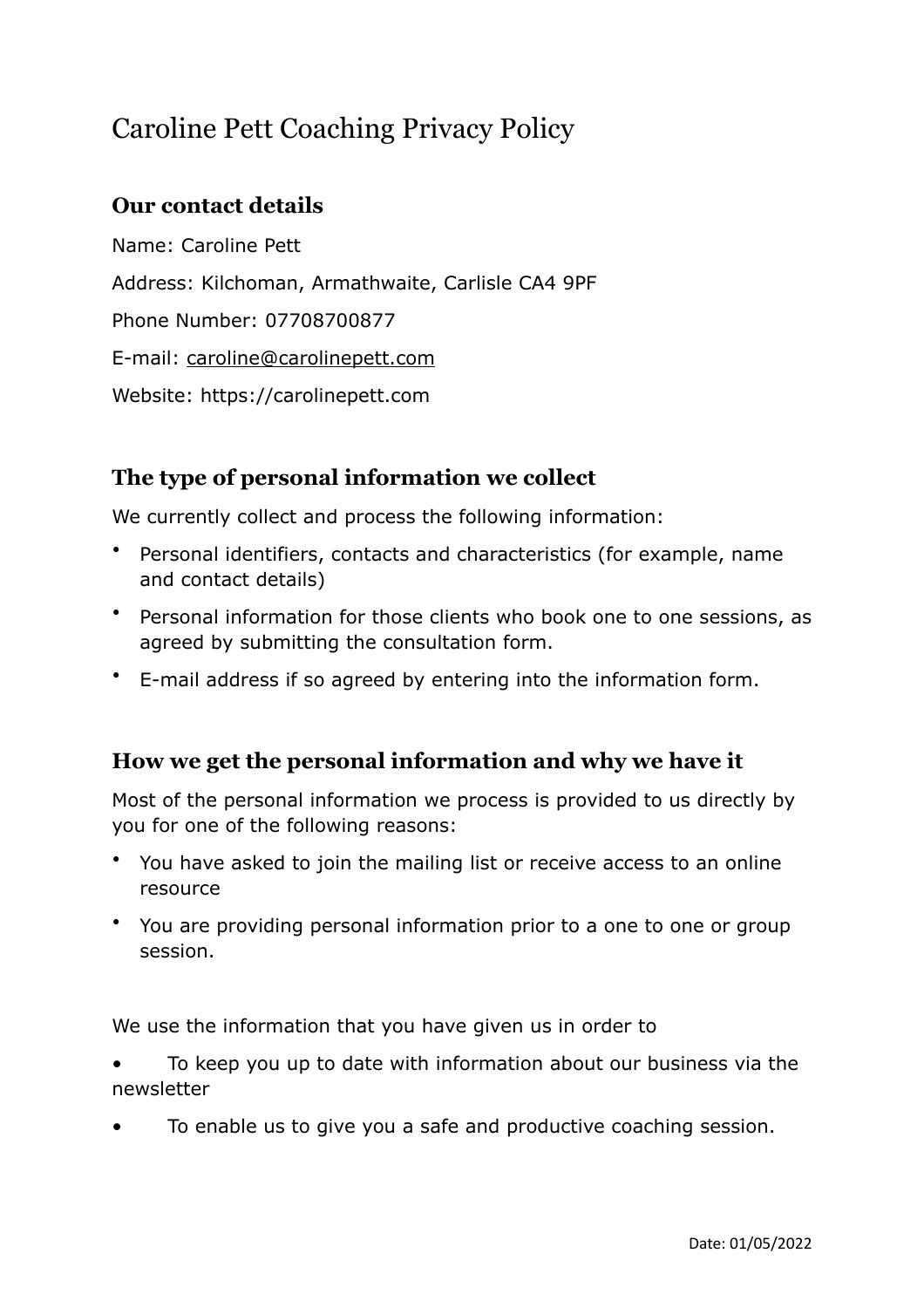We may share this information with your designated emergency contact or your GP if you are found to be at risk of harm to yourself or others. Where possible, the intention to do this will be explicitly expressed to you beforehand.

Under the UK General Data Protection Regulation (UK GDPR), the lawful bases we rely on for processing this information are: **[delete as appropriate]**

**(a) Your consent. You are able to remove your consent at any time. You can do this by contacting caroline@carolinepett.com**

- **(b) We have a vital interest.**
- **(c) We have a legitimate interest.**

#### **How we store your personal information**

Your information is securely stored.

We keep personal information for up to 6 years. We will then dispose your information by removing it from our database.

## **Your data protection rights**

Under data protection law, you have rights including:

**Your right of access** - You have the right to ask us for copies of your personal information.

**Your right to rectification** - You have the right to ask us to rectify personal information you think is inaccurate. You also have the right to ask us to complete information you think is incomplete.

**Your right to erasure** - You have the right to ask us to erase your personal information in certain circumstances.

**Your right to restriction of processing** - You have the right to ask us to restrict the processing of your personal information in certain circumstances.

**Your right to object to processing** - You have the the right to object to the processing of your personal information in certain circumstances.